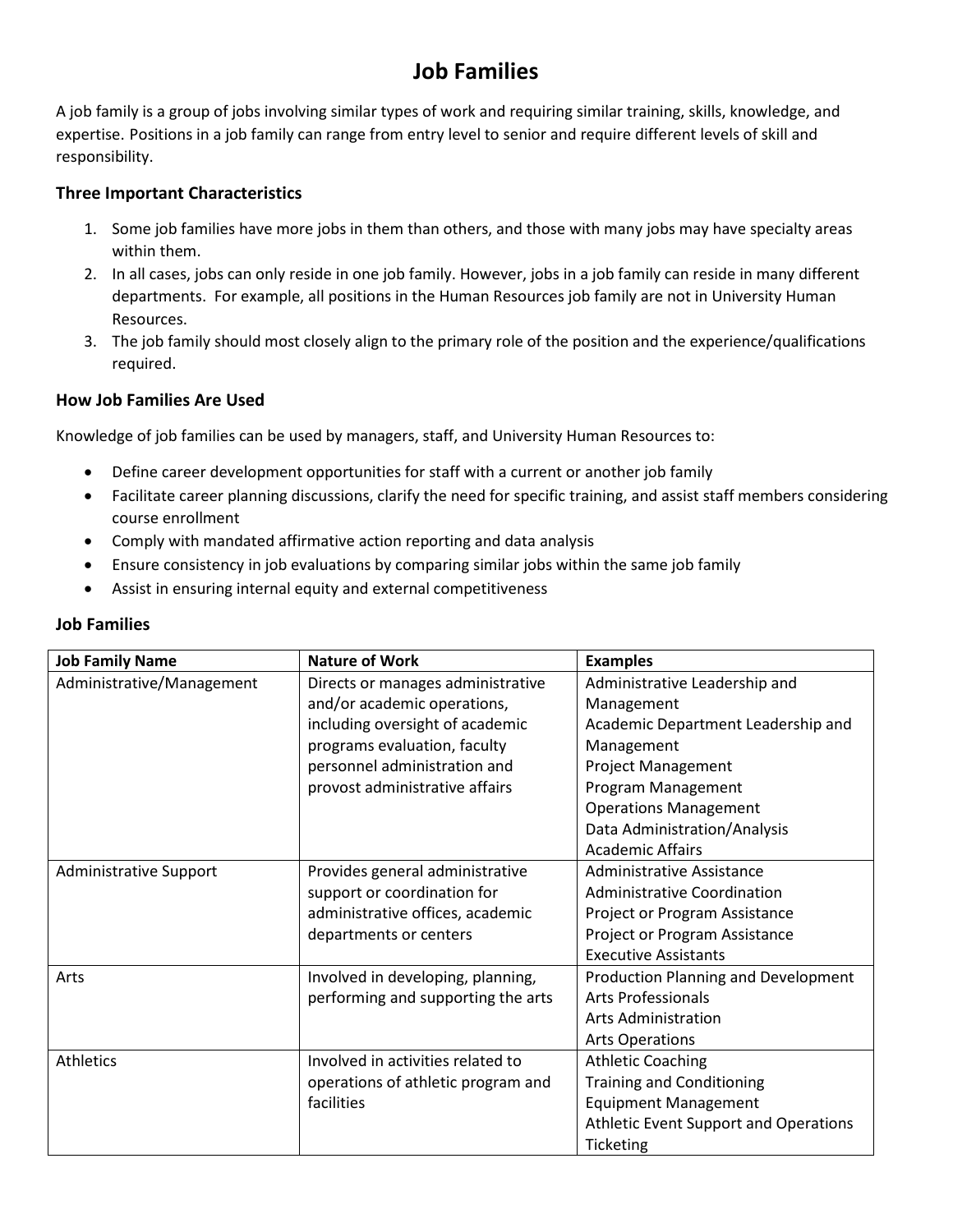| Audit, Compliance and Legal          | Ensures compliance with laws and        | Audit                                     |
|--------------------------------------|-----------------------------------------|-------------------------------------------|
|                                      | regulations                             | Legal                                     |
|                                      |                                         | Compliance                                |
|                                      |                                         | <b>Government Relations</b>               |
| <b>Business and Support Services</b> | Provides business services that         | Bookstore                                 |
|                                      | support operations and services for     | Print and Copy Shop                       |
|                                      | students, faculty and staff             | Stockroom                                 |
| Communications/Marketing/            | Involved in public relations,           | <b>Media Relations</b>                    |
| Events/Outreach                      | outreach, marketing, events             | Writers                                   |
|                                      | management and coordination,            | <b>Events Management and Coordination</b> |
|                                      | media, design and photography,          | Marketing                                 |
|                                      | video production                        | Communications                            |
|                                      |                                         | <b>Design Services</b>                    |
|                                      |                                         | <b>Visual Design</b>                      |
|                                      |                                         | <b>Digital Communications</b>             |
|                                      |                                         | <b>Production Services</b>                |
|                                      |                                         | <b>Alumni Relations</b>                   |
| Development and Alumni               | Involved in soliciting, collecting and  |                                           |
| Relations                            | tracking donations from a variety of    | Fundraising                               |
|                                      | sources, as well as researching and     | Stewardship                               |
|                                      | cultivation of donors                   | <b>Donor Relations</b>                    |
|                                      |                                         | Corporate and Foundation Relations        |
| <b>Dining Services Union</b>         | Positions in the Dining Services        |                                           |
|                                      | Union                                   |                                           |
| Dining Services/Hospitality          | Involved in quantity food production,   | <b>Dining Services</b>                    |
|                                      | management, and service                 | <b>Faculty Club</b>                       |
|                                      |                                         | Catering                                  |
| Education/Instruction                | Involved in teaching in laboratories,   | <b>Education Managers</b>                 |
|                                      | conducting classroom                    | <b>Instructional Designers</b>            |
|                                      | demonstrations, creating videos, and    | <b>Education Lab Manager</b>              |
|                                      | providing instruction and training to   | Instructional Management and Support      |
|                                      | support education, technical support    | <b>School of Professional Studies</b>     |
|                                      | and facility management for             | Instructors                               |
|                                      | curriculum-based activities             | Audio/visual                              |
|                                      |                                         | Multimedia                                |
|                                      | Involved in educational outreach,       | Educational/Instructional Technology      |
|                                      | providing instruction in professional   | <b>Media and Classroom Services</b>       |
|                                      | studies and involved in pedagogical     |                                           |
|                                      | training and development                |                                           |
|                                      |                                         |                                           |
|                                      | Typically no faculty appointments.      |                                           |
|                                      |                                         |                                           |
| <b>Facilities</b>                    | Handles a variety of activities related | <b>Facilities Planning</b>                |
|                                      | to design, construction,                | Engineering                               |
|                                      | maintenance, planning, and              | <b>Project Management</b>                 |
|                                      | management of facilities                | Construction                              |
|                                      |                                         |                                           |
|                                      |                                         | <b>Facilities and Building Management</b> |
|                                      |                                         | <b>Facilities Operations</b><br>Custodial |
|                                      |                                         |                                           |
|                                      |                                         | Landscape Services                        |
|                                      |                                         | <b>Real Estate</b>                        |
| <b>Facilities Union</b>              | Positions in the Facilities Union       |                                           |
| Finance/Budget/Planning              | Involved in financial operations and    | Accounting                                |
|                                      | the delivery of financial services      | <b>Accounts Payable</b>                   |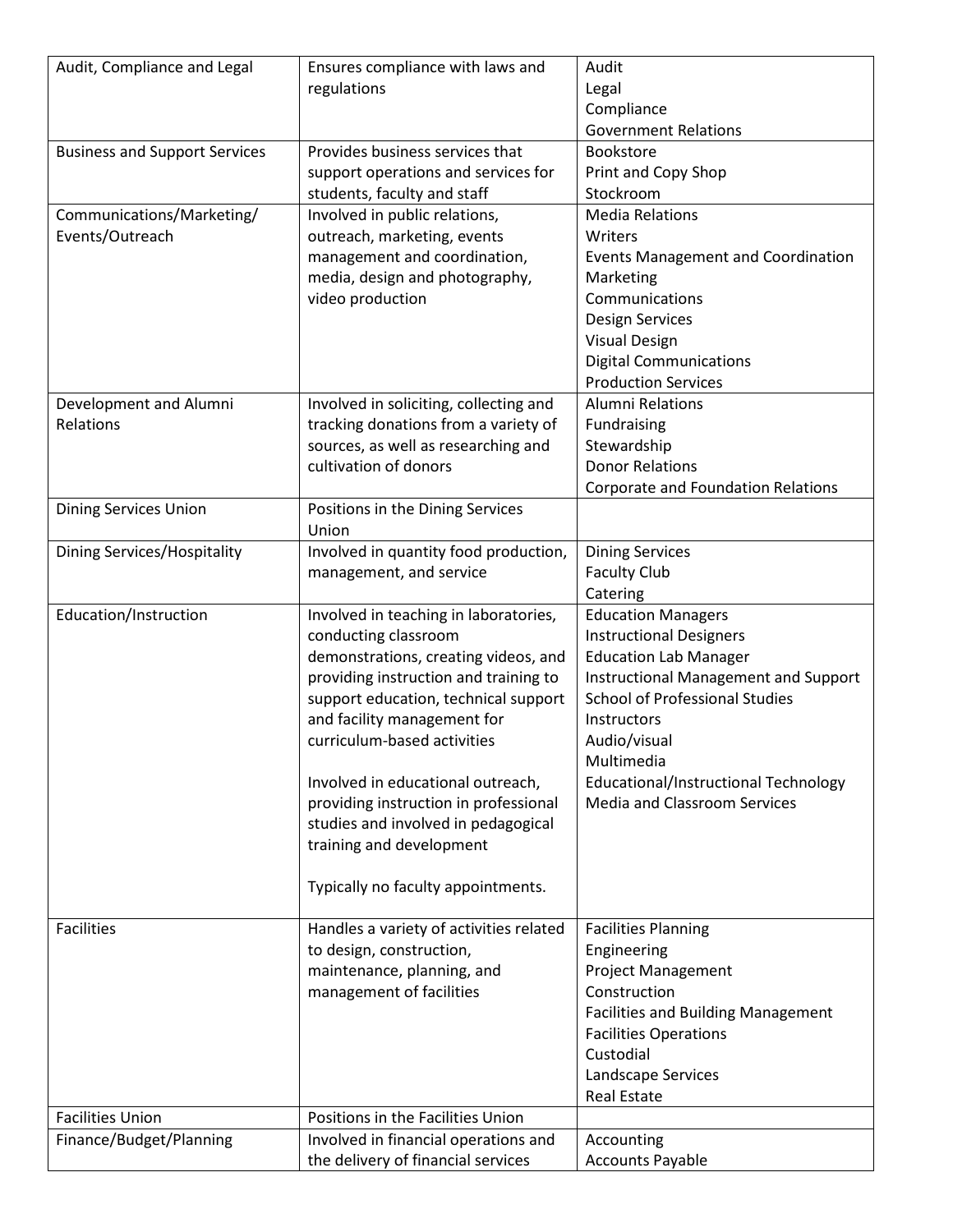|                                    |                                       | <b>Budget</b>                             |
|------------------------------------|---------------------------------------|-------------------------------------------|
|                                    |                                       | Purchasing                                |
|                                    |                                       | Investments                               |
|                                    |                                       | Financial Management and                  |
|                                    |                                       | Coordination                              |
|                                    |                                       | <b>Financial Operations</b>               |
|                                    |                                       | <b>Financial Analysis</b>                 |
|                                    |                                       | Payroll                                   |
| <b>Health and Medical Services</b> | Involved in providing healthcare      | <b>Clinical Services</b>                  |
|                                    | services, outreach, and education to  | <b>EMTs</b>                               |
|                                    | students                              | <b>Health Education</b>                   |
|                                    |                                       | <b>Health and Wellness</b>                |
|                                    |                                       | Pharmacy                                  |
|                                    |                                       | <b>Medical Assistance</b>                 |
|                                    |                                       | Psychology                                |
| <b>Human Resources</b>             | Involved in staffing, pay and benefit | <b>Benefits</b>                           |
|                                    | programs, employee relations, and     | Compensation                              |
|                                    | professional development              | <b>Staffing</b>                           |
|                                    |                                       | <b>Professional Development</b>           |
| <b>Information Technology</b>      | Involved in functions and activities  | Programming                               |
|                                    | related to programming, applications  | <b>User Support and Customer Services</b> |
|                                    | development, development and          | Database Administration                   |
|                                    | maintenance of systems, network       | <b>Applications Development</b>           |
|                                    | and system administration, and user   | <b>Network Operations/Security</b>        |
|                                    | support and consultation              | <b>Systems Administration</b>             |
|                                    |                                       | Web Development                           |
|                                    |                                       | <b>Business Systems Management</b>        |
|                                    |                                       | Data Science                              |
|                                    |                                       | <b>Storage Services</b>                   |
|                                    |                                       | <b>Business Intelligence</b>              |
| <b>Library and Museums</b>         | Handles activities related to library | <b>Collection Development</b>             |
|                                    | and museum collections including      | <b>Library Access Services</b>            |
|                                    | collection development, acquisitions, | Archives                                  |
|                                    | cataloguing, circulation, archiving,  | <b>Visitor Services</b>                   |
|                                    | metadata, and reference               | <b>Museum Operations</b>                  |
|                                    |                                       | <b>Digital Librarians</b>                 |
|                                    |                                       | Preservation                              |
|                                    |                                       | <b>Exhibition Support</b>                 |
| <b>Library Union</b>               | Positions in the Library Union        |                                           |
| <b>Public Safety Union</b>         | Positions in the Public Safety Union  |                                           |
| Research                           | Involved in conducting, supporting,   | <b>Research Support</b>                   |
|                                    | and managing research related to      | <b>Research Management</b>                |
|                                    | physical and life sciences, social    | Lab Management                            |
|                                    | sciences, and clinical and community  | Research Data Management                  |
|                                    | based research studies                |                                           |
|                                    |                                       |                                           |
|                                    | These positions are typically funded  |                                           |
|                                    | by grants and contracts.              |                                           |
| <b>Research Administration</b>     | Involved in supporting the business   | <b>Grants and Contract Management</b>     |
|                                    | aspects of the research enterprise    | <b>Grants and Contracts Services and</b>  |
|                                    | including grants and contracts        | Support                                   |
|                                    | administration, research compliance   | Research Compliance                       |
|                                    | and identifying and overseeing        | <b>Technology Transfer</b>                |